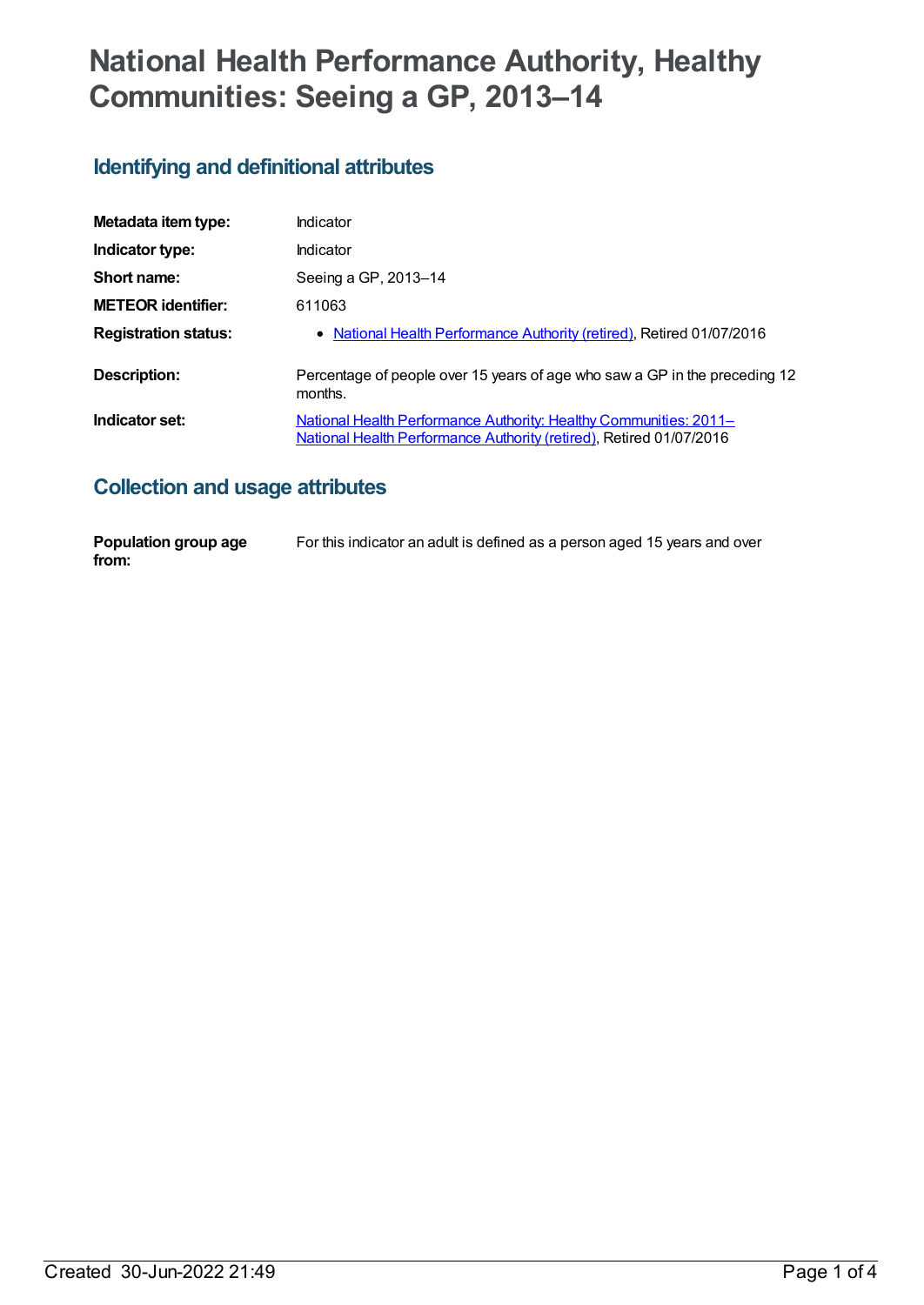**Computation description:** Participants in the Australian Bureau of Statistics (ABS) Patient Experience Survey 2013–14 who reported they saw a GP in the preceding 12 months.

> The numerator was calculated as the sum of calibrated sample weights for adults who responded they saw a GP in the preceding 12 months and who were enumerated within the particular Primary Health Network catchment.

Population is limited to persons aged 15 years and over.

The denominator was calculated as the sum of calibrated sample weights for persons aged 15 years and over who were enumerated within the Primary Health Network catchment.

Person level survey weights were calibrated to independent estimates of the population of interest, referred to as 'benchmarks'. Weights calibrated against population benchmarks ensure that the survey estimates conform to independently estimated distributions of the population, rather than to the distribution within the sample itself. These benchmarks account for the distribution of people across state and territory, age group, and sex categories. Note: These benchmarks have not been calibrated for Primary Health Network geography.

Analysis by remoteness and Socio-Economic Indexes for Areas (SEIFA) Index of Relative Socio-Economic Disadvantage (IRSD) is based on usual residence of the person.

The measure is presented as a percentage.

95% confidence intervals and relative standard errors are calculated for rates.

The National Health Performance Authority developed a suppression protocol to ensure robust reporting of these data at small areas.

- $\bullet~$  These suppression rules are based on limits for Relative Standard Error<sup>1</sup> and Confidence Interval width of 30%, with additional cross-validation for estimates close to these limits, that is plus or minus 3% of the limits. If an estimate was marginal<sup>2</sup> with respect to Relative Standard Error, the Confidence Interval width was used as the deciding factor. If an estimate was marginal<sup>2</sup> with respect to Confidence Interval width, then Relative Standard Error is used as the deciding factor
- Data were supressed based on the following rules:
	- Relative Standard Error of 33% or greater, or
	- Confidence Interval (95%) width of 33% or greater, or

- Relative Standard Error between 27% and 33%, with significantly $^3$  wider Confidence Interval width than the average for that indicator, or

- Confidence Interval width between 27% and 33%, with significantly $^3$  wider Relative Standard Error than the average for that indicator.

1. For a dichotomous proportion, Relative Standard Error can be defined as the ratio of the standard error and the minimum of the estimate and its complement (100%–estimate).

2. In this context, marginal is defined as within 10% of the 30% limit, or +/- 3%

3. In this context, statistical significance is defined as at least two standard deviations above average.

The ABS Patient Experience survey does not include individuals living in discrete indigenous communities. As a result, estimates derived for Northern Territory may not be adequately representative. Results for Northern Territory have been excluded from the tables and maps on the [www.MyHealthyCommunities.gov.au](http://www.myhealthycommunities.gov.au) website. Data for Northern Territory (excluding discrete indigenous communities) are available in the excel downloads available via the [www.MyHealthyCommunities.gov.au](http://www.myhealthycommunities.gov.au) website.

**Computation:** (Numerator ÷ Denominator) x 100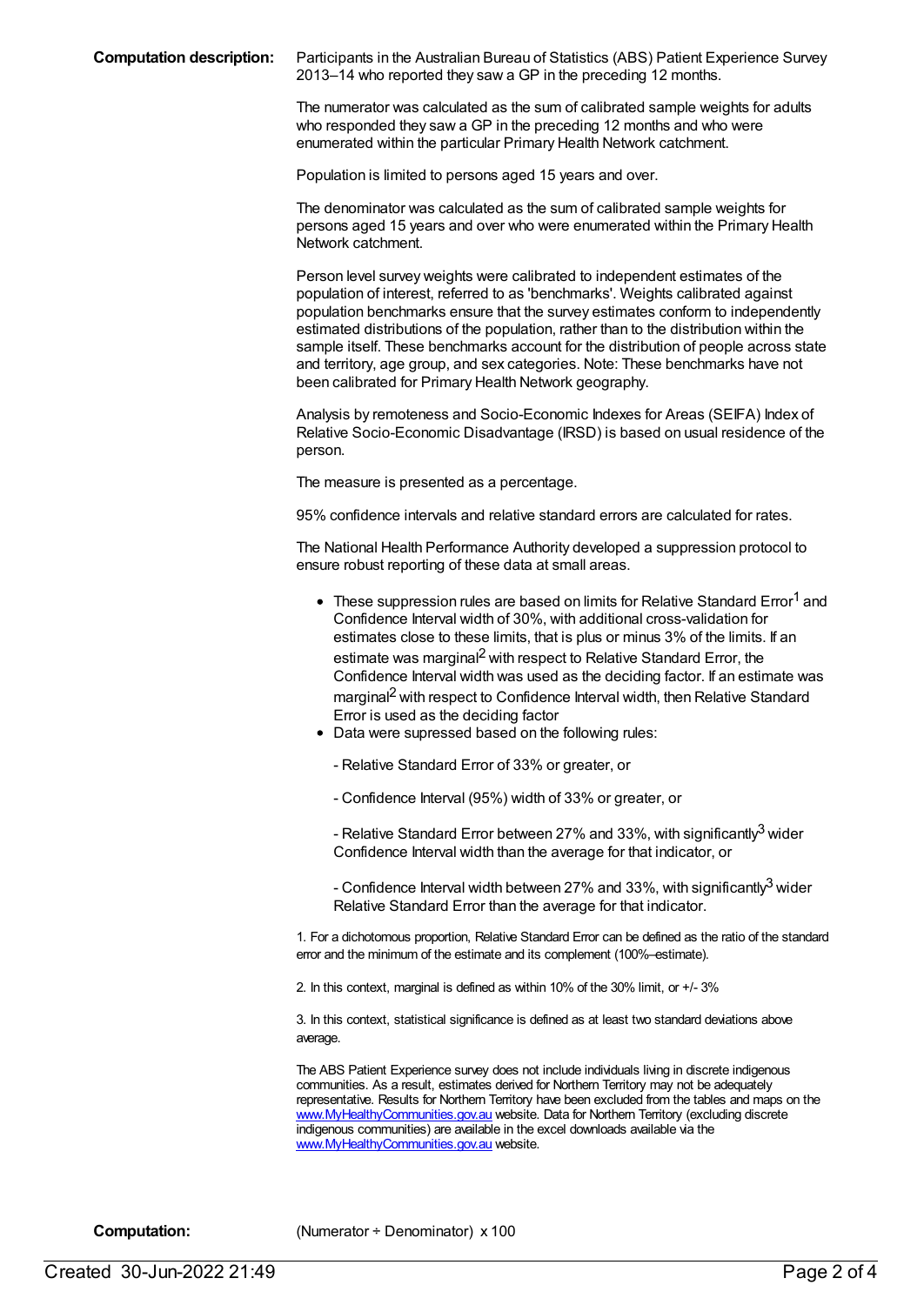| <b>Numerator:</b>          | Number of persons aged 15 years and over who reported seeing a GP in the<br>preceding 12 months.                   |
|----------------------------|--------------------------------------------------------------------------------------------------------------------|
| Numerator data elements:   | Data Element / Data Set-                                                                                           |
|                            | Person-age, total years N[NN]                                                                                      |
|                            | <b>Data Source</b>                                                                                                 |
|                            | <b>ABS Patient Experience Survey (PEx)</b>                                                                         |
|                            | Guide for use                                                                                                      |
|                            | Data source type: Survey                                                                                           |
|                            | Data Element / Data Set-                                                                                           |
|                            | Person-seeing a GP indicator, yes/no code N                                                                        |
|                            | <b>Data Source</b>                                                                                                 |
|                            | <b>ABS Patient Experience Survey (PEx)</b>                                                                         |
|                            | Guide for use                                                                                                      |
|                            | Data source type: Survey                                                                                           |
| Denominator:               | Total number of persons aged 15 years and over who were enumerated within the<br>Primary Health Network catchment. |
| Denominator data           | Data Element / Data Set-                                                                                           |
| elements:                  | Person-age, total years N[NN]                                                                                      |
|                            | Data Source                                                                                                        |
|                            | <b>ABS Patient Experience Survey (PEx)</b>                                                                         |
|                            | Guide for use                                                                                                      |
|                            | Data source type: Survey                                                                                           |
| Disaggregation:            | By Primary Health Network catchments.                                                                              |
| <b>Disaggregation data</b> | Data Element / Data Set-                                                                                           |
| elements:                  | Administrative health region-Primary Health Network identifier, code                                               |
|                            | <b>AAANNN</b>                                                                                                      |

## **Representational attributes**

| <b>Representation class:</b> | Percentage |
|------------------------------|------------|
| Data type:                   | Real       |
| Unit of measure:             | Person     |
| Format:                      | N[NN].N    |
|                              |            |

# **Indicator conceptual framework**

[PAF-Equity](https://meteor.aihw.gov.au/content/554927) of access

#### **Data source attributes**

**Framework and dimensions:**